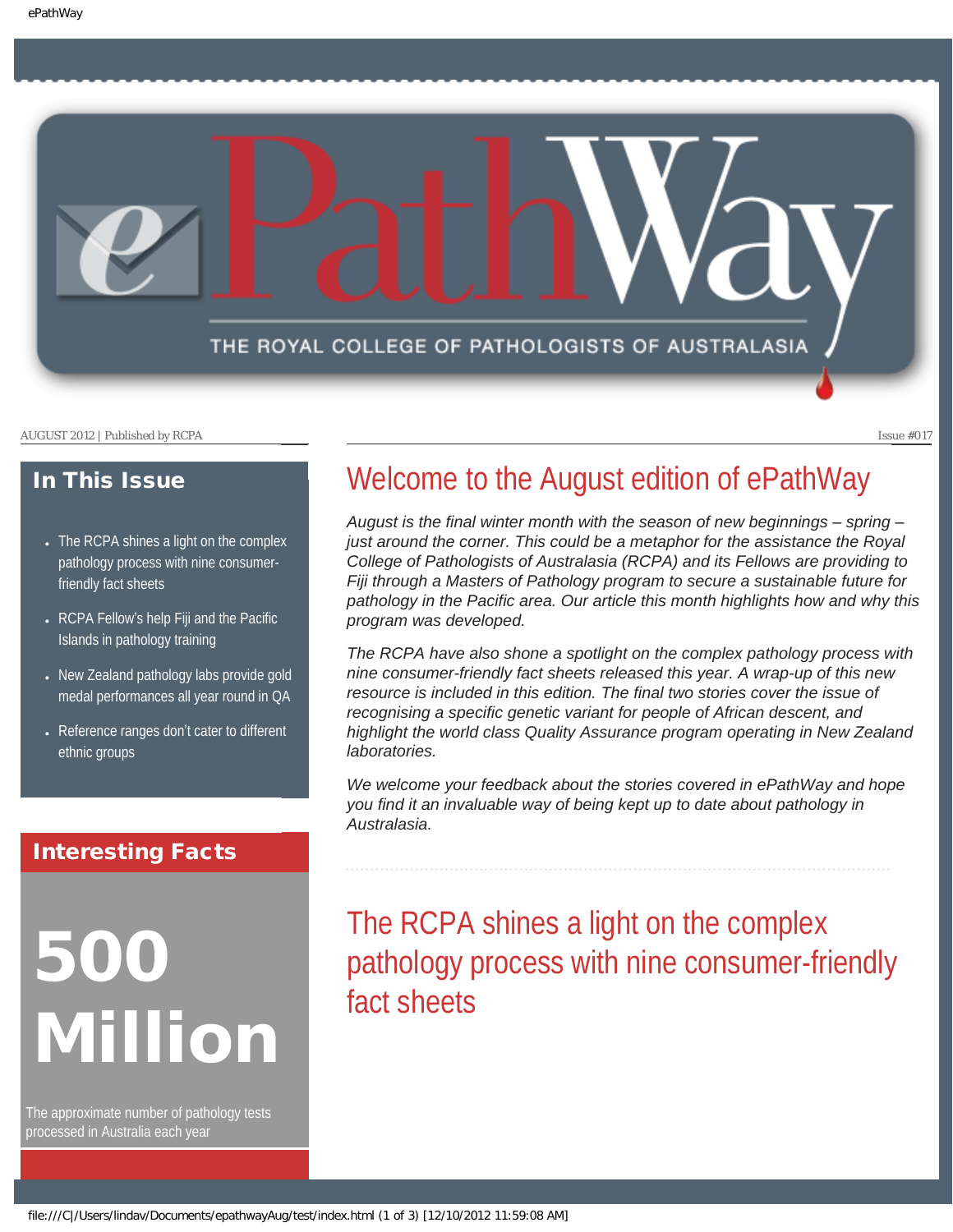# **More** than 70%

The percentage of medical diagnoses associated with pathology tests

## Almost 100%

<span id="page-1-0"></span>The percentage of cancer diagnoses associated with pathology tests

*Source: Pathology – The Facts (RCPA) http://www.rcpa.edu.au/ Publications/Pathology\_Facts.htm*

#### Important Message



<span id="page-1-1"></span>has an important message for you. [Click to see](file:///C|/Users/lindav/Documents/epathwayAug/test/notice.html) [the message!](file:///C|/Users/lindav/Documents/epathwayAug/test/notice.html)

### Suggest to a friend

Know someone who might be interested in this website? Why not [suggest the website](mailto:?Subject=I%20think%20you%20should%20read%20this%20Newsletter=
http://epathway.rcpa.edu.au/index.html) to them.



When it comes to pathology, what most people see is not all they get! A visit to a collection centre for a blood test, or the specimen 'sent to the lab' during an operation, is only one part of a complex process that is invisible to most people. The Royal College of Pathologists of Australasia (RCPA) has therefore brought this process to the people through nine consumer-friendly fact sheets which outline the benefits and risks of pathology.

[read more »](#page-3-0)

## RCPA Fellow's help Fiji and the Pacific Islands in pathology training

It would be easy to sit back and rest on your laurels as a Pathologist when you work in a country with a world class pathology system. But if you worked in a country with very few trained Pathologists and an inadequate pathology system, then good neighbours are a blessing. And they don't come any better than the Royal College of Pathologists of Australasia (RCPA) and its Fellows who have thrown their support behind a Masters of



Pathology degree in Fiji to secure a sustainable pathology service for our neighbours.

[read more »](#page-5-0)

## New Zealand pathology labs provide gold medal performances all year round in QA

What do the Olympic games and the major quality assurance review for New Zealand's pathology laboratories have in common? They both occur every four years. But unlike Olympic

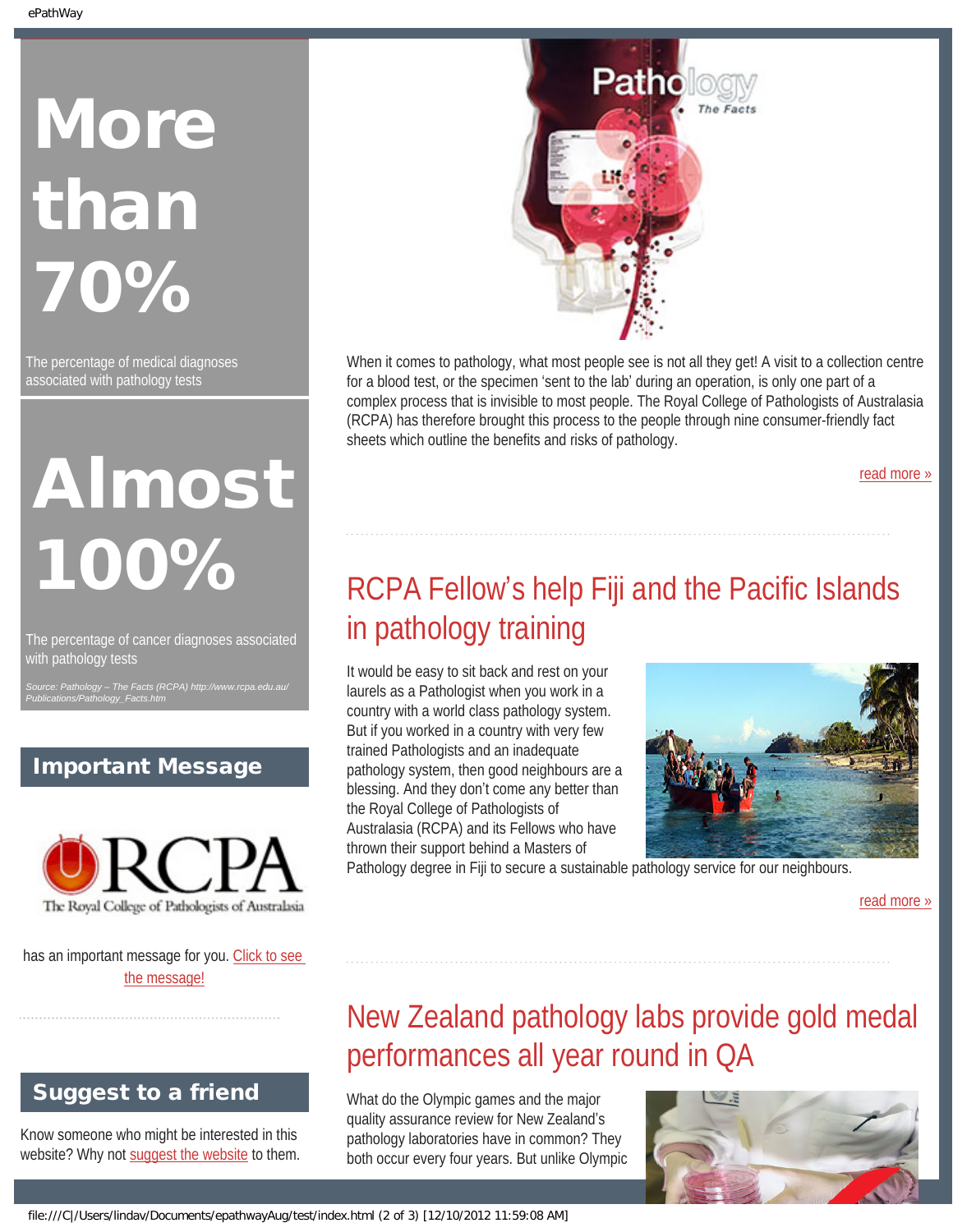#### Previous Editions

Did you miss something from last month? You can view our [previous editions](file:///C|/Users/lindav/Documents/epathwayAug/test/previous.html) at any time.

#### <span id="page-2-0"></span>Subscribe Now!

Subscription is easy! Simply fill in our [subscription form.](file:///C|/Users/lindav/Documents/epathwayAug/test/subscription.html)

#### Links

[RCPA Manual](http://rcpamanual.edu.au/)

[LabTest Online](http://www.labtestsonline.org.au/)

athletes who can come last in their event with little ramification other than disappointment, laboratories must provide gold medal winning performances all year round. And that's what New Zealand's labs deliver through their world class Quality Assurance (QA) system.



[read more »](#page-7-0)

## Reference ranges don't cater to different ethnic groups

When a pathology laboratory receives a blood sample, the pathology staff cannot tell if it's from a child or adult, male or female, or from a person of Caucasian or African descent just by looking at it. They rely on information on the request form for this detail because all blood looks the same - until it is analysed. That's when its secrets are revealed. But sometimes the results are still a puzzle thanks to conditions related to genetic variants such as Benign Ethnic Neutropaenia.



[read more »](#page-9-0)

#### Copyright © 2012 The Royal College of Pathologists of Australasia

RCPA - Durham Hall - 207 Albion St Surry Hills NSW 2010 AUSTRALIA | (+61) 2 8356 5858 | [www.rcpa.edu.au](http://www.rcpa.edu.au/)

[Privacy Policy](http://www.rcpa.edu.au/Privacy.htm) | [Legal](http://www.rcpa.edu.au/Legal.htm) | Disclaimer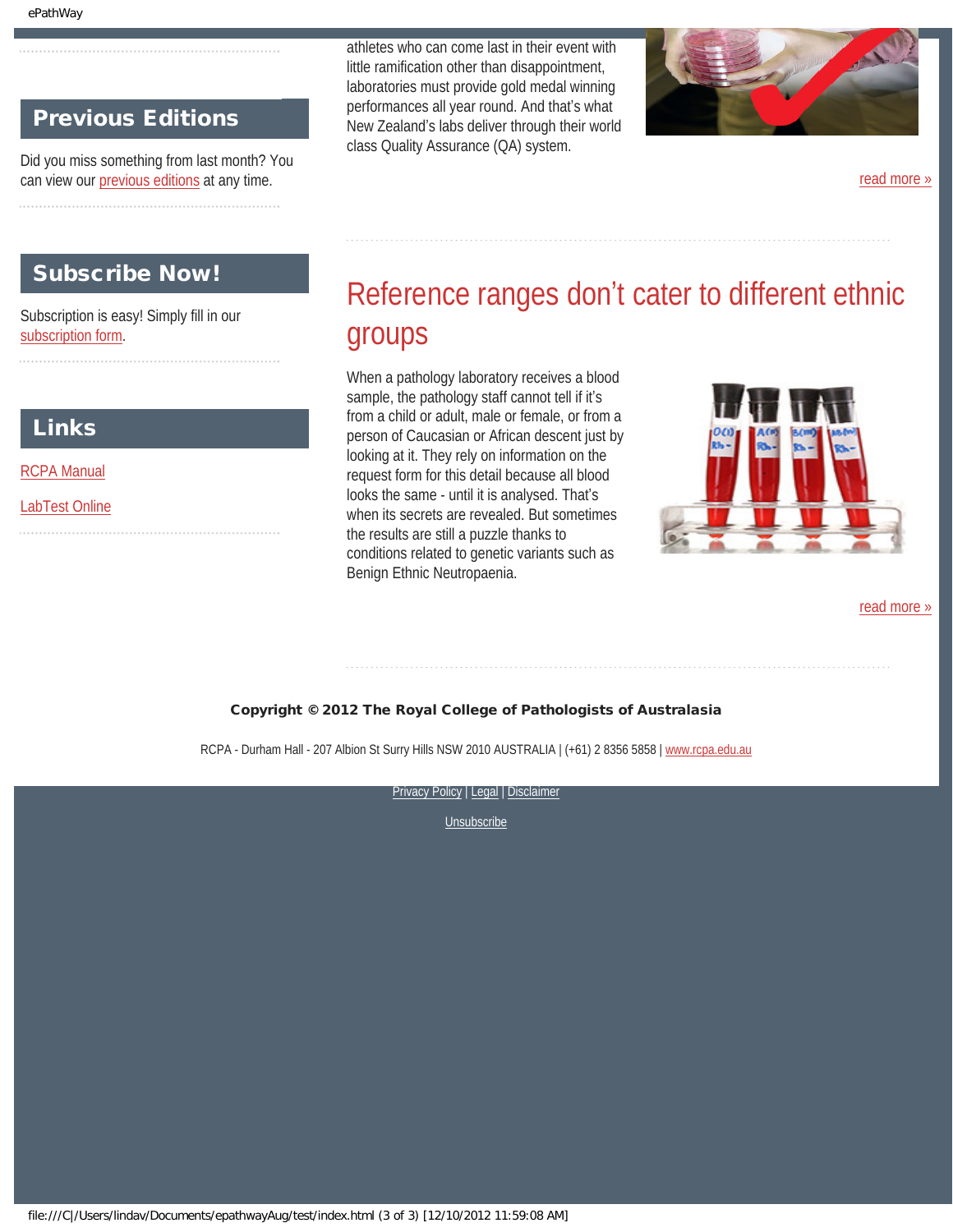<span id="page-3-0"></span>

## The RCPA shines a light on the complex pathology process with nine consumer-friendly fact sheets



When it comes to pathology, what most people see is not all they get! A visit to a collection centre for a blood test, or the specimen 'sent to the lab' during an operation, is only one part of a complex process that is invisible to most people. The Royal College of Pathologists of Australasia (RCPA) has therefore brought this process to the people through nine consumerfriendly fact sheets which outline the benefits and risks of pathology.

"These fact sheets are an easy-to-read and comprehensive tool to increase understanding of what pathology is, and to increase awareness about the complexity of the process," explains Dr Debra Graves, Chief Executive Officer of the RCPA. "They were initiated by the RCPA and funded by the Australian Government Department of Health and Ageing, and were loosely based on a British publication titled Making Sense of Testing1. But we put our own stamp on them and they are now available on the RCPA's website2."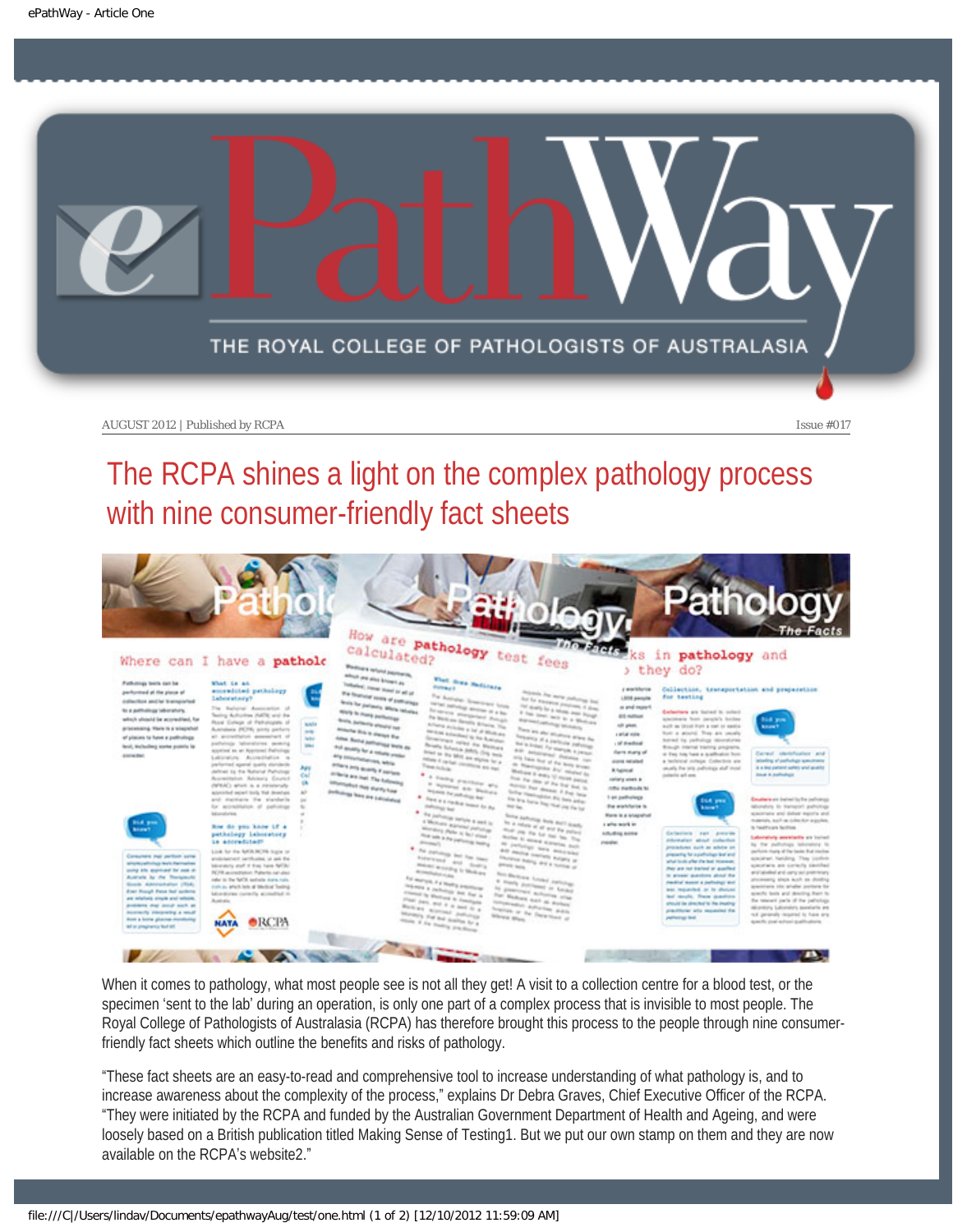Seven of the fact sheets were designed to answer questions about the pathology process at logical steps along the way. These include:

- Who works in pathology and what do they do?
- Why do I need a pathology test?
- $\bullet$  Consent What you need to know
- Where can I have a pathology test?
- How safe is the pathology testing process?
- What should I know about pathology test results?
- How are pathology test fees calculated?

Two more fact sheets focus on the dynamic issues of genetic testing and Direct-to-Consumer genetic testing.

"All of the fact sheets were a collaborative process with input from pathologists, consumers, general practitioners (GPs) and physicians," explains Dr Graves. "The information in the two genetic fact sheets was also reviewed by representatives from the Human Genetics Society of Australasia (HGSA)."

Dr Graves says business cards promoting the fact sheets are being distributed to some GP surgeries and pathology collection centres.

"The RCPA hopes GPs will use them as a resource for their patients because they are a valuable tool for consumers and GPs," says Dr Graves. "And while the fact sheets are Australia-focussed, because they were funded by the Australian Government, much of the information is also applicable to the pathology process in other countries as well."

1. The link to the RCPA's nine fact sheets is: [http://www.rcpa.edu.au/Publications/Pathology\\_Facts.htm](http://www.rcpa.edu.au/Publications/Pathology_Facts.htm)

2.<http://www.senseaboutscience.org/data/files/resources/6/Making-Sense-of-Testing.pdf>

[« Back to Home Page](#page-0-1)

Copyright © 2012 The Royal College of Pathologists of Australasia

RCPA - Durham Hall - 207 Albion St Surry Hills NSW 2010 AUSTRALIA | (+61) 2 8356 5858 | [www.rcpa.edu.au](http://www.rcpa.edu.au/)

[Privacy Policy](http://www.rcpa.edu.au/Privacy.htm) | [Legal](http://www.rcpa.edu.au/Legal.htm) | Disclaimer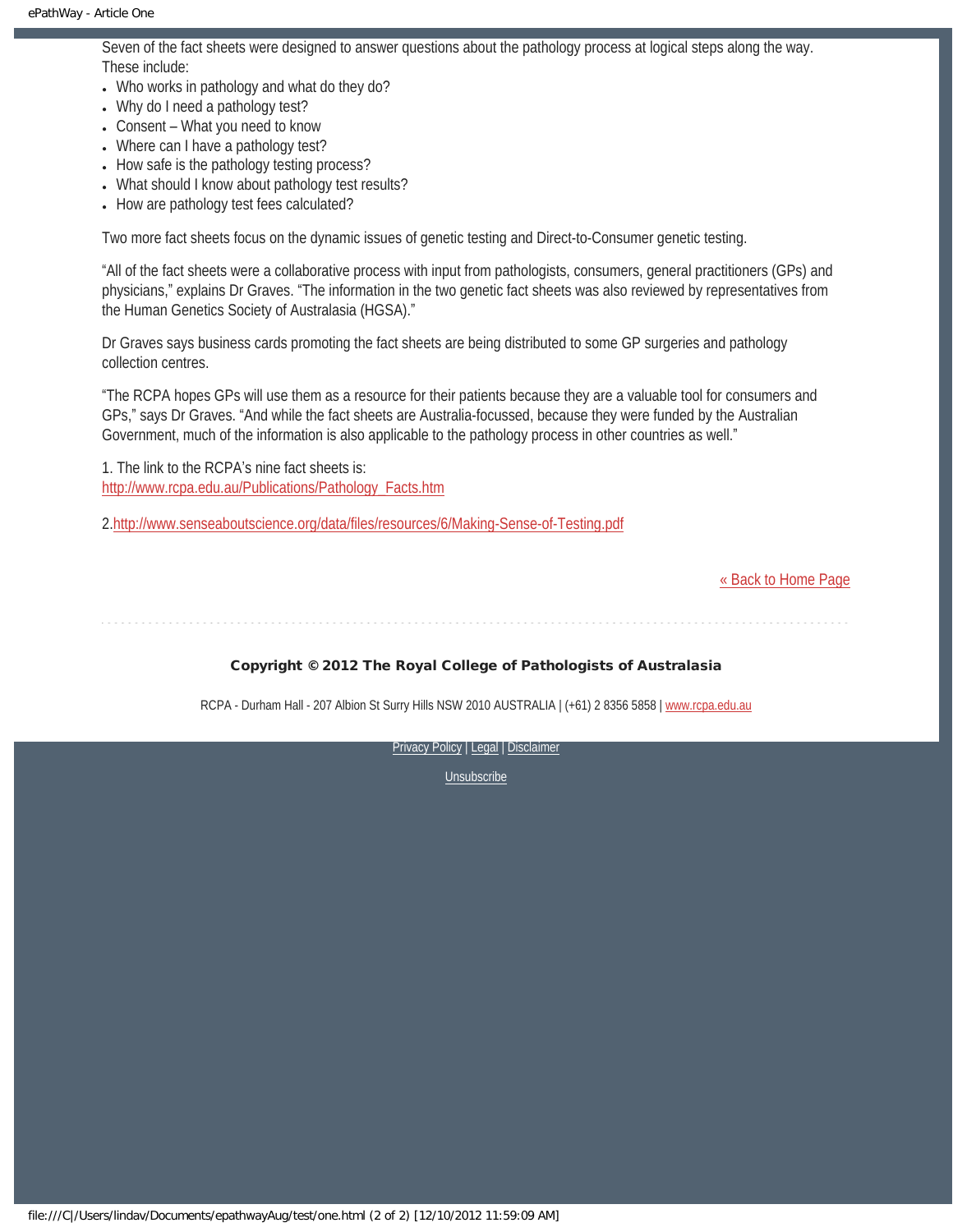<span id="page-5-0"></span>

## RCPA Fellow's help Fiji and the Pacific Islands in pathology training



It would be easy to sit back and rest on your laurels as a Pathologist when you work in a country with a world class pathology system. But if you worked in a country with very few trained Pathologists and an inadequate pathology system, then good neighbours are a blessing. And they don't come any better than the Royal College of Pathologists of Australasia (RCPA) and its Fellows who have thrown their support behind a Masters of Pathology degree in Fiji to secure a sustainable pathology service for our neighbours.

"There is a major need for trained Pathologists in the Pacific area and the Masters program is taking up this challenge with the support of the RCPA and its Fellows," explains Professor Konrad Muller, Professor Emeritus of Pathology at the University of Tasmania. "Our aim is to have competent Pathologists to cover most areas of pathology in the Pacific area."

Dr Raghwa Sharma, Anatomical Pathologist at Westmead Hospital in Sydney, says the RCPA sent a delegation of Pathologists to Fiji in 2010 to assess its resources and needs. The delegation also met with the Minister of Health in Fiji, the Commissioner of Police (for forensic issues), the Dean of the Fiji School of Medicine, the Vice Chancellor of Fiji National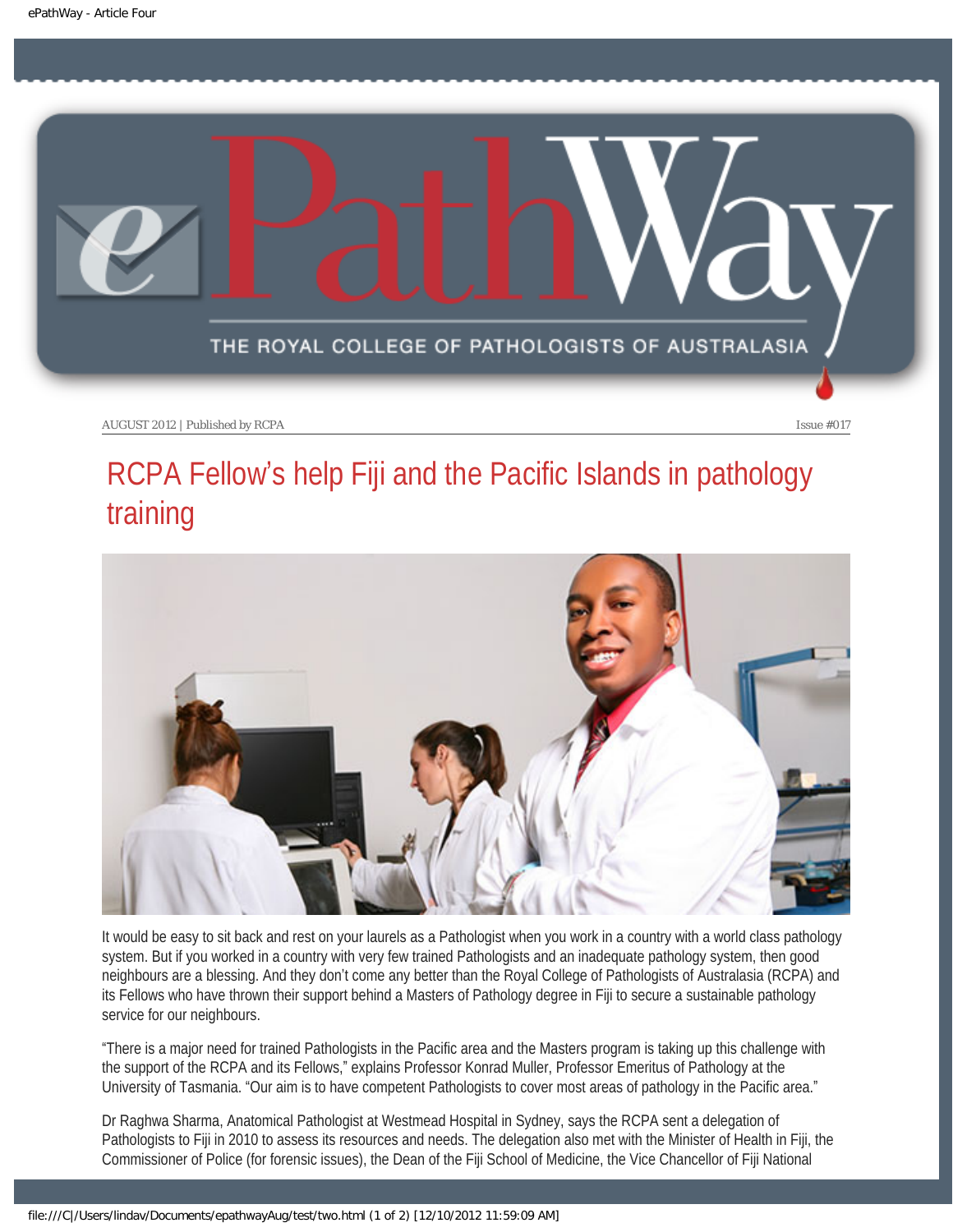University and Australian Embassy representatives.

"We needed to make sure key stakeholders were on board to ensure the proposed Masters program would be successful," he says.

The Masters program kicked off this year at the Fiji School of Medicine through the Fiji National University with five trainees enrolled in the inaugural class. Prof Muller says the first two years comprise the Diploma component and the final two years are the Masters component.

"Anatomical Pathology is a major component of the whole program because of the range of diseases that can be diagnosed with a microscope," he explains. "Microbiology is also a high priority because of the diseases that are seen over there. For example, after the floods earlier this year there were cases of Typhoid Fever, Leptospirosis and Dengue Fever. The program also covers other areas such as Forensic, Haematology and Chemical Pathology."

Dr Sharma is coordinating the roster of Fellows from Australia and New Zealand who are visiting Fiji to present lectures in their areas of expertise. He has also been donating his time and expertise to our Pacific neighbours for about 10 years by receiving difficult cases to interpret and report on, and by travelling to Fiji to do clinical work to give the few Pathologists on the ground there a much needed break. He also provides second opinions and advises on difficult cases while he is there.

"My work to date has been on an ad hoc basis so I am very excited that there is now a more formal process in place. These countries are our neighbours and they need our help. The dire shortage of Pathologists is an issue across all Pacific Island countries and Fiji may be the site for pathology training for them as well."

And how much does all of the combined expertise of the RCPA's Fellows cost the Fiji School of Medicine? Nothing! They are donating their time and expertise for free. But the difference they are making to the lives of our neighbours by training Pathologists to secure a sustainable pathology service in the Pacific area is inestimable.

#### An invitation to join the program …

If Fellows of the RCPA would like to participate in this program they should contact Dr Raghwa Sharma at [Raghwa.](mailto:Raghwa.Sharma@swahs.health.nsw.gov.au) [Sharma@swahs.health.nsw.gov.au,](mailto:Raghwa.Sharma@swahs.health.nsw.gov.au) or on 02 9845 6222.

[« Back to Home Page](#page-0-1)

#### Copyright © 2012 The Royal College of Pathologists of Australasia

RCPA - Durham Hall - 207 Albion St Surry Hills NSW 2010 AUSTRALIA | (+61) 2 8356 5858 | [www.rcpa.edu.au](http://www.rcpa.edu.au/)

[Privacy Policy](http://www.rcpa.edu.au/Privacy.htm) | [Legal](http://www.rcpa.edu.au/Legal.htm) | Disclaimer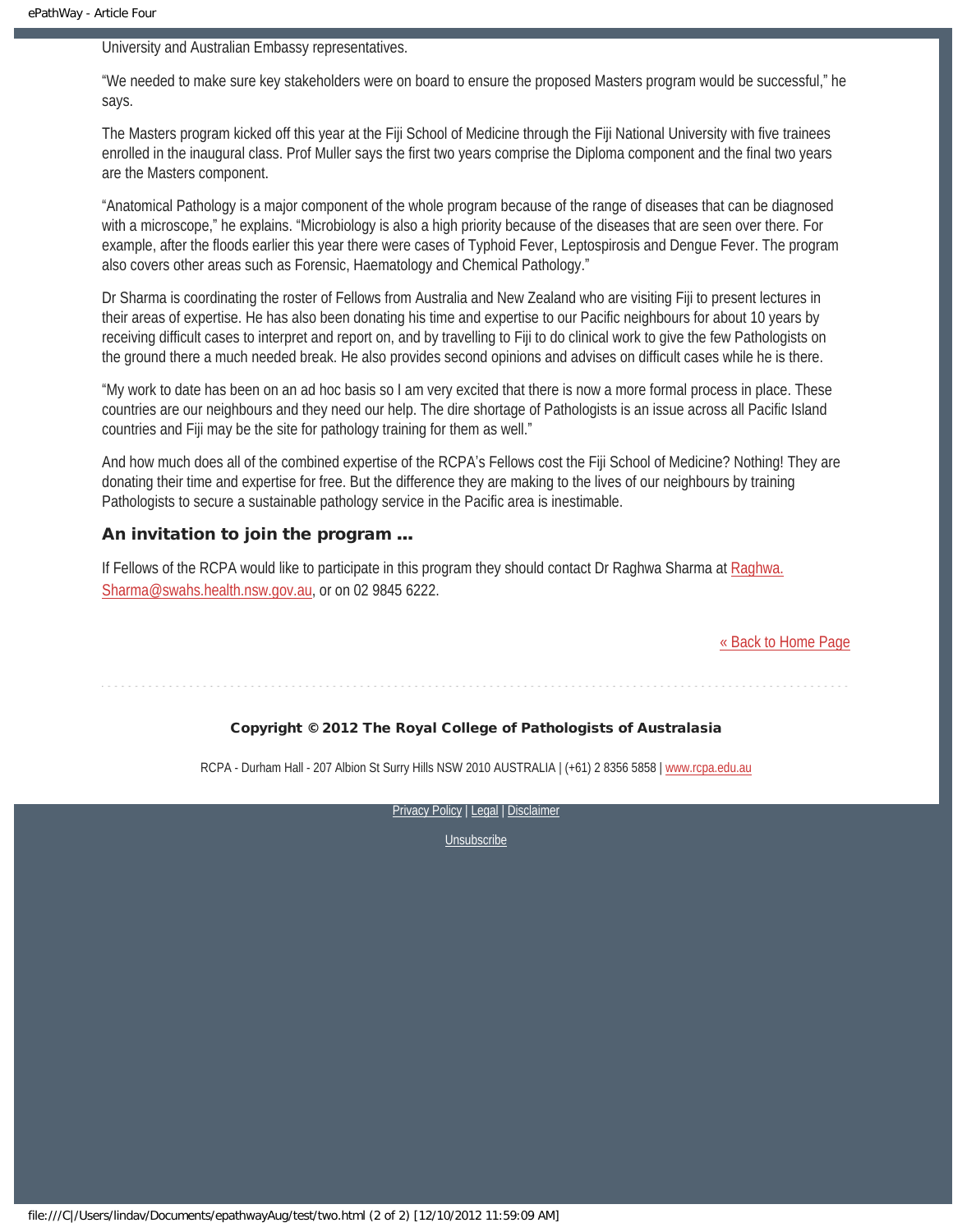<span id="page-7-0"></span>

## New Zealand pathology labs provide gold medal performances all year round in QA



What do the Olympic games and the major quality assurance review for New Zealand's pathology laboratories have in common? They both occur every four years. But unlike Olympic athletes who can come last in their event with little ramification other than disappointment, laboratories must provide gold medal winning performances all year round. And that's what New Zealand's labs deliver through their world class Quality Assurance (QA) system.

""The QA system in New Zealand is robust and has been embraced by the profession," explains Dr Richard Massey, Anatomical Pathologist at Pathology Associates Limited in New Zealand. "For example, no privately owned laboratories can operate without being accredited, and while some publicly funded laboratories in hospitals can go without accreditation, they don't."

New Zealand's premier accreditation body is International Accreditation New Zealand (IANZ)1 which provides accreditation for a range of laboratories and technical services. IANZ is also part of the Testing Laboratory Registration Council (an autonomous Crown entity established in 1972), as well as a full signatory member of the International Laboratory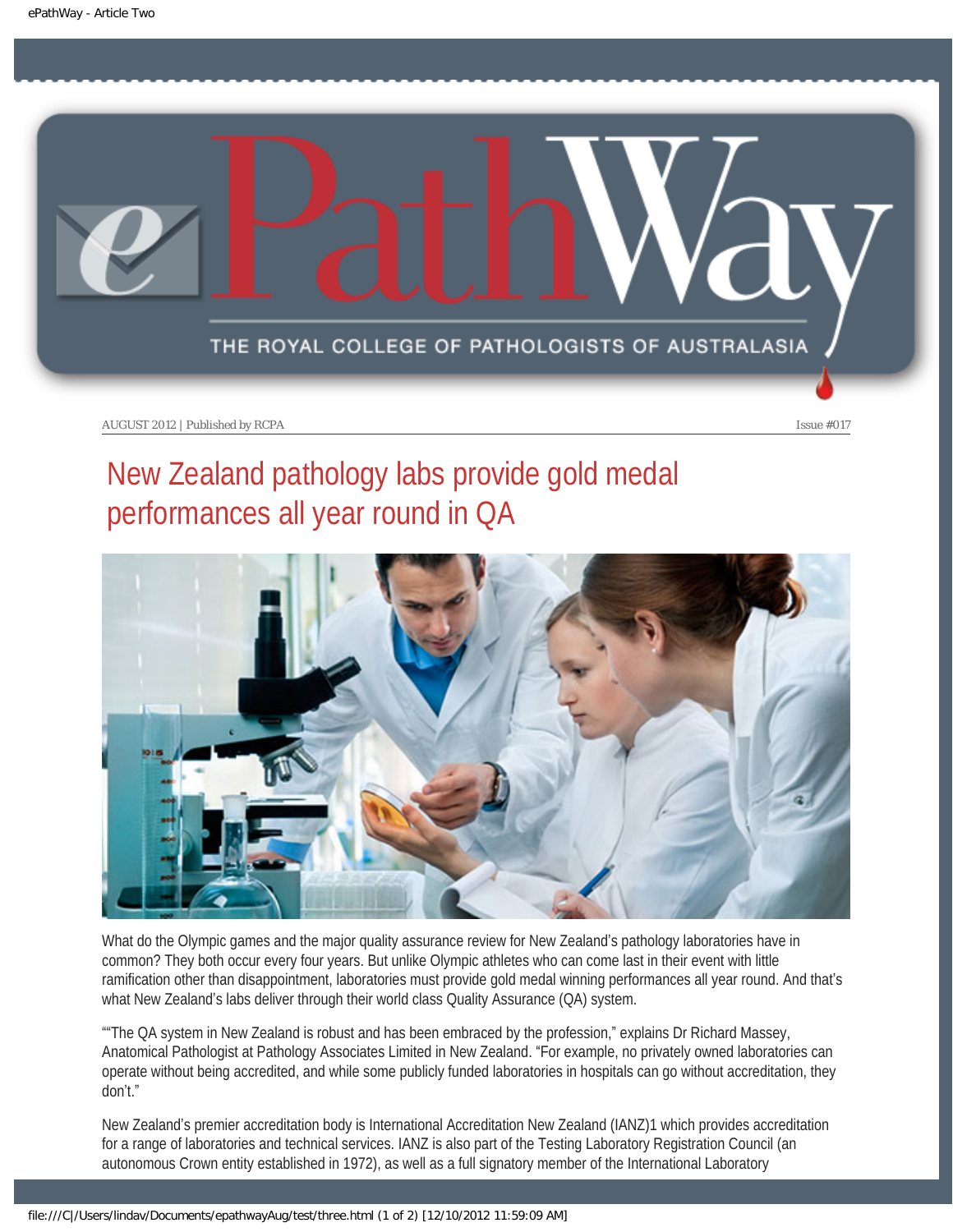Accreditation Cooperation (ILAC) and the Asia Pacific Laboratory Accreditation Cooperation (APLAC).

So what does it take to be IANZ accredited in New Zealand?

"IANZ conducts a four yearly full technical assessment of every laboratory as well as annual external reviews, and in the intervening years they also conduct surveillance assessments," explains Dr Massey. "During the full technical assessment, assessors from IANZ look at process documentation, while peer assessors from pathology and scientific disciplines assess the processes in the area of their specialty."

Dr Massey says most laboratories view these assessments as a validation of the high QA processes that are already in place rather than as a stand-alone exercise.

"Every discipline in a laboratory has their own internal quality assurance systems in place, and if everything is working as it should then the external assessments are just a routine visit. Many laboratories also employ a full-time Quality Assurance Manager."

IANZ also requires laboratories that offer genetic testing to comply with Australia's National Pathology Accreditation Advisory Council (NPAAC) guidelines. They have also entered into a mutual recognition arrangement the National Association of Testing Authorities (NATA) which is Australia's accreditation body2.

With so much at stake with pathology test results, it's reassuring to know that every laboratory in New Zealand is accredited and subject to ongoing assessments and reviews, both internally and externally. That's probably why New Zealand has been a world leader in the adoption of external QA processes, especially since these checks and balances have been embraced by the pathology profession as part of their routine operations.

1. To find out more about IANZ go to [www.ianz.govt.nz](http://www.ianz.govt.nz/)

2. Australia's QA process is covered in issue 015 June 2012 edition of ePathWay [http://epathway.rcpa.edu.au/](http://epathway.rcpa.edu.au/previous/015_0612.pdf) [previous/015\\_0612.pdf](http://epathway.rcpa.edu.au/previous/015_0612.pdf)

[« Back to Home Page](#page-0-1)

#### Copyright © 2012 The Royal College of Pathologists of Australasia

RCPA - Durham Hall - 207 Albion St Surry Hills NSW 2010 AUSTRALIA | (+61) 2 8356 5858 | [www.rcpa.edu.au](http://www.rcpa.edu.au/)

[Privacy Policy](http://www.rcpa.edu.au/Privacy.htm) | [Legal](http://www.rcpa.edu.au/Legal.htm) | Disclaimer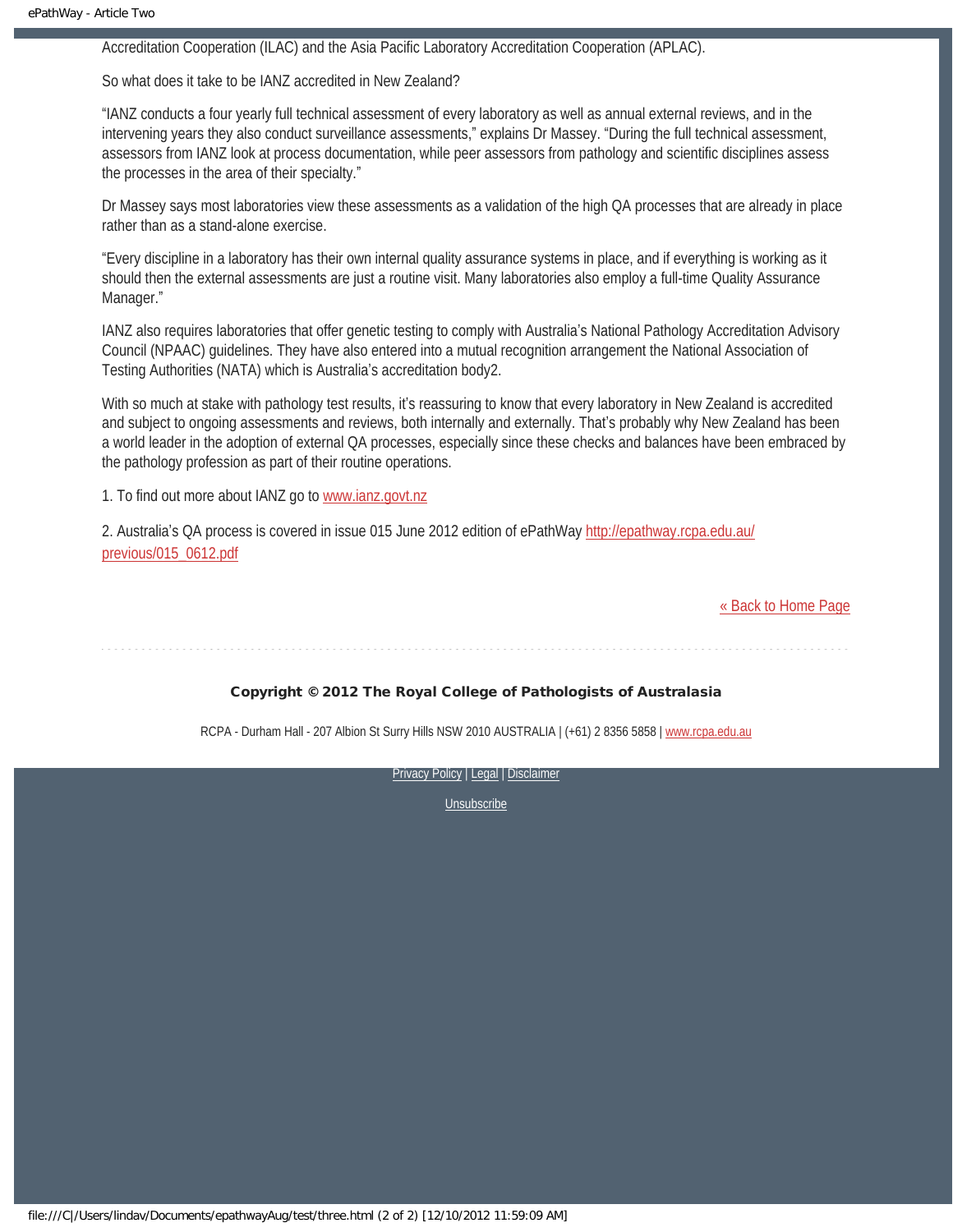<span id="page-9-0"></span>

### Reference ranges don't cater to different ethnic groups



When a pathology laboratory receives a blood sample, the pathology staff cannot tell if it's from a child or adult, male or female, or from a person of Caucasian or African descent just by looking at it. They rely on information on the request form for this detail because all blood looks the same - until it is analysed. That's when its secrets are revealed. But sometimes the results are still a puzzle thanks to conditions related to genetic variants such as Benign Ethnic Neutropaenia.

"Benign Ethnic Neutropaenia was flagged as an issue by the General Practitioner Refugee Special Interest Group when they became aware that some patients were being investigated extensively for what is essentially a normal genetic variant," explains Dr James Daly, Clinical Haematologist at QML Pathology and Chair of the Haematology Advisory Committee at the Royal College of Pathologists of Australasia (RCPA).

"Benign Ethnic Neutropaenia is a common cause of apparent neutropaenia in the African population but that doesn't mean the initial finding of neutropaenia should not be followed up for people of African descent."

Neutropaenia is a condition characterised by a decreased number of neutrophils in the bloodstream. Neutrophils are the most common type of white blood cell and the first immune cells to arrive at the site of an infection. Benign Ethnic Neutropaenia occurs when a person has a consistently low neutrophil count without evidence of increased susceptibility to infection or any other adverse effect. It affects between 10 and 20 percent of people of African descent.

Dr Daly says Benign Ethnic Neutropaenia is linked to a genetic difference which probably evolved through evolutionary pressure to confer protection against malarial parasites. Over 70 percent of people of African descent have the Duffy Null blood group where they lack the Duffy blood group antigens which are located on the surface of red blood cells. The Duffy